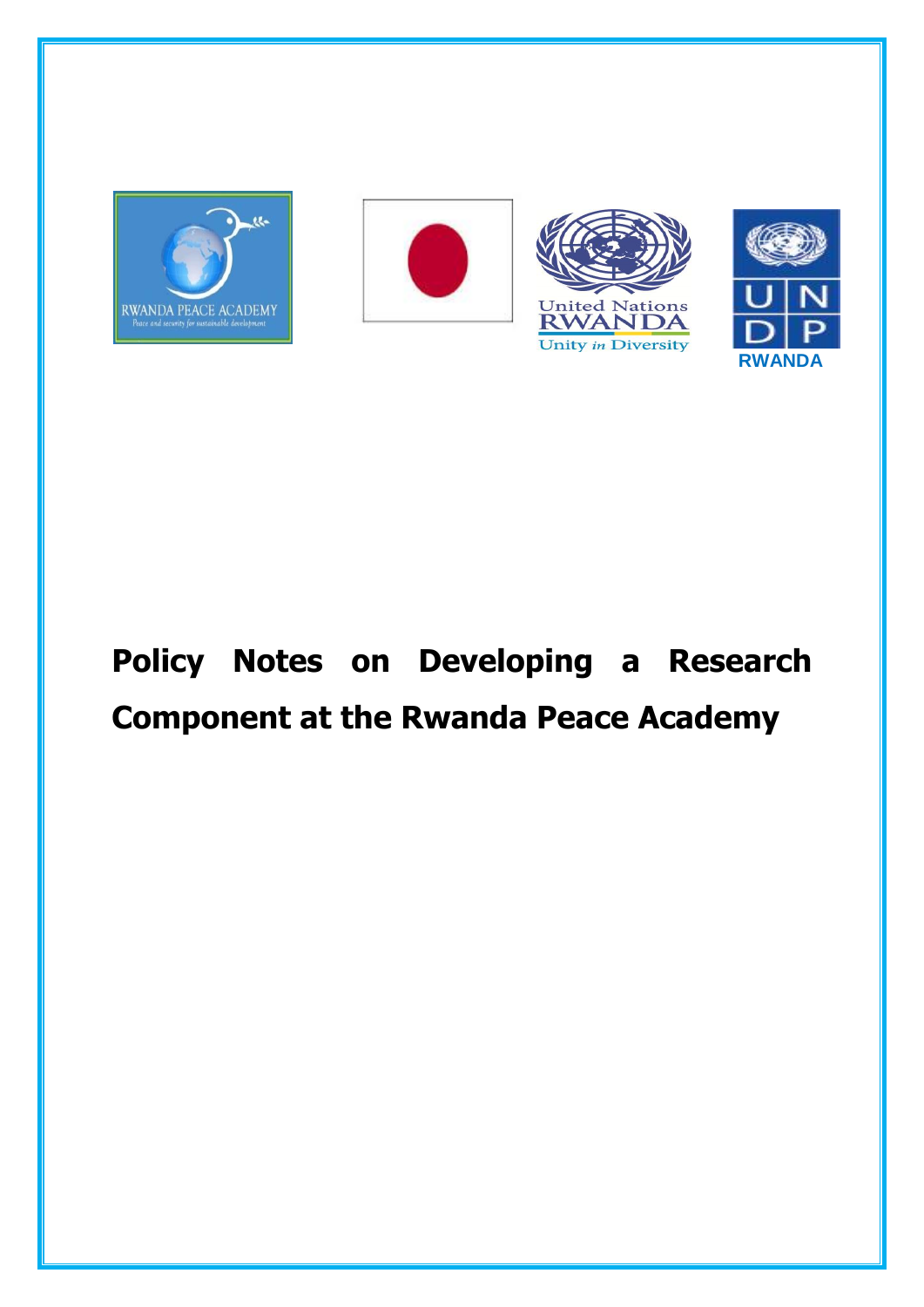# **Policy notes on Developing a Research Component at the Rwanda Peace Academy**

Research Departments are now commonplace within regional Peacekeeping Training Centres (PSTCs) across Africa. Research is seen as an essential part of peacekeeping training and indeed there is a requirement for expertise and analysis of contemporary peacekeeping and the issues they face to feed into training and the institutional development of the centre in question. Research Departments in PSTCs can and should play a crucial role in developing training courses as well as assisting PSTCs in other core activities. Furthermore good quality researchers can also be a resource for training delivery as instructors for appropriate modules. Finally research departments within PSTCs have a unique position in that they seek to bridge the gap between theory and practice in terms of using research to directly feed into training. In that respect Research Department's in PSTCs should pioneer research into peacekeeping and conflict management, given the insider's perspective and prioritization of practitioner-focused research activities.

However, currently research at PSTCs does not manage to meet the primary aim of informing training and institutional development. Current approaches to research in PSTCs tend to be detached from the training outputs of the centre and focused to more academic issues or externally oriented customers/stakeholders. Researchers then tend not to participate in training outputs nor are research products used to inform outputs of the centre. At a very basic level if the Research Departments at other PSTCs were removed the centres would still be able to deliver all courses and immediate outputs. Research needs to be an integral part of outputs to remain relevant. There is an opportunity then for the RPA to set the standard in applied research for PSO training.

This policy note seeks to provide an overview of research in PSTCs with suggestions for making the best use of Research Departments and researchers in support of institutional goals of the centre. Furthermore lessons from other PSTCs will be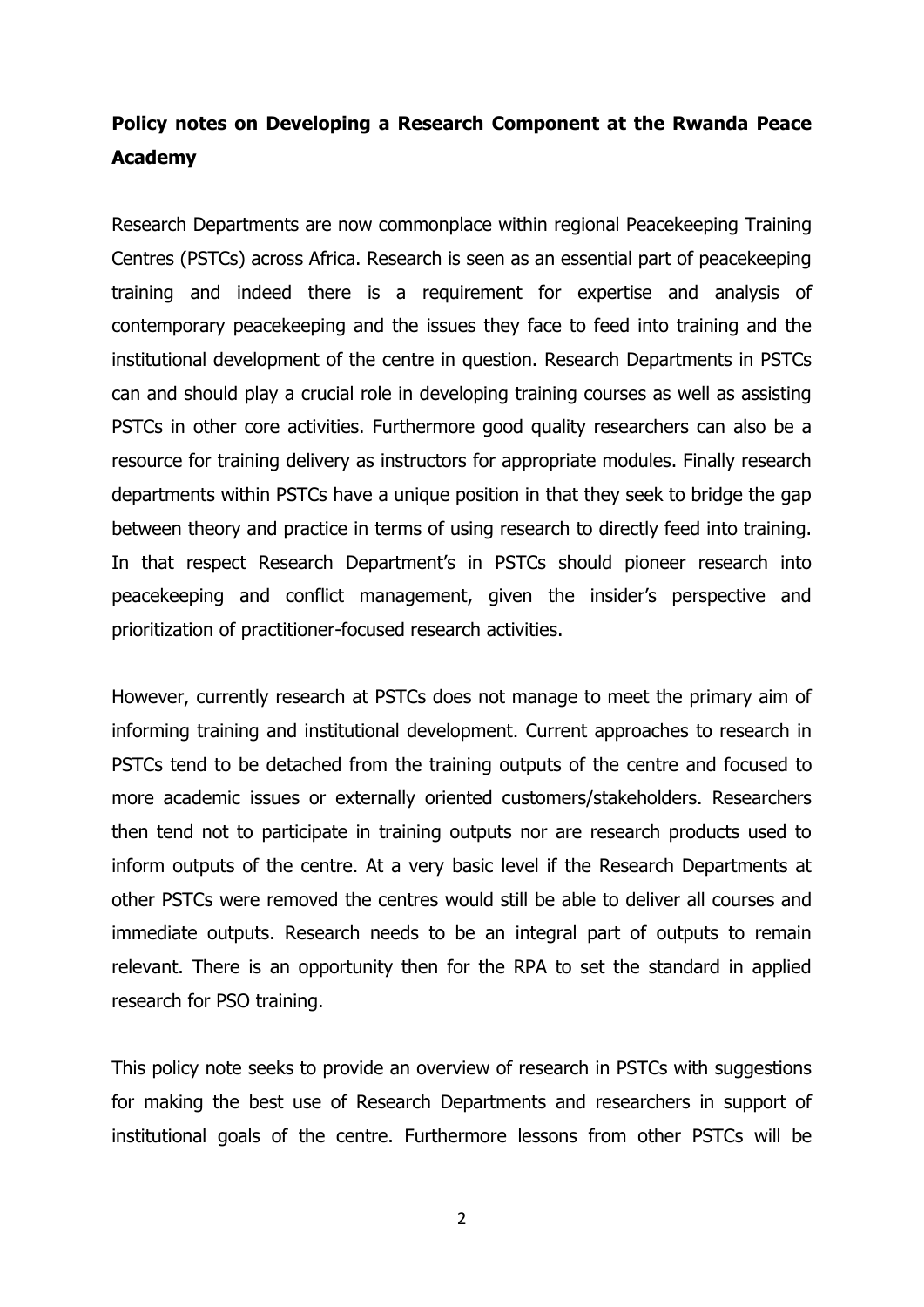distilled to demonstrate challenges and opportunities when developing research components in PSTCs.

#### **Role of Research in PSTCs**

Research in PSTCs is an important component of PSO training if used and developed properly and effectively. Research is essentially applied research. That is the focus is practical in nature and seeks to improve the centre's outputs and deliverables through providing analytical inputs into the institution through several ways. Aims of research should be:

To inform and develop training design and outputs

To inform and develop the training institution

To contribute to PSO knowledge provision/discourse/debates and dissemination of these ideas

The primary aim of research should be to assist in the design and development of courses whether through papers, writing boards or developing training aids. The secondary aim it to assist the development of the centre itself. Researchers can be a resource for institutional development through developing policy advisory papers or being tasked by management to advise in specific areas. The final area of contributing to PSO knowledge is subordinate to the first two aims but is still an important contribution to the centre such as through publications and other externally orientated activities.

It is essential that staff are appropriately qualified and experienced in relevant field. In order to ensure quality researchers must be of a high standard and relevant. For instance having a Masters degree in international relations or conflict studies is essential as well as having several years' practical experience in a relevant field, either research in PSO or relevant conflict related research or having participated in a PSO. Ideally a research team will have complimentary professional and research experience. For instance an appropriate individual from the military or police who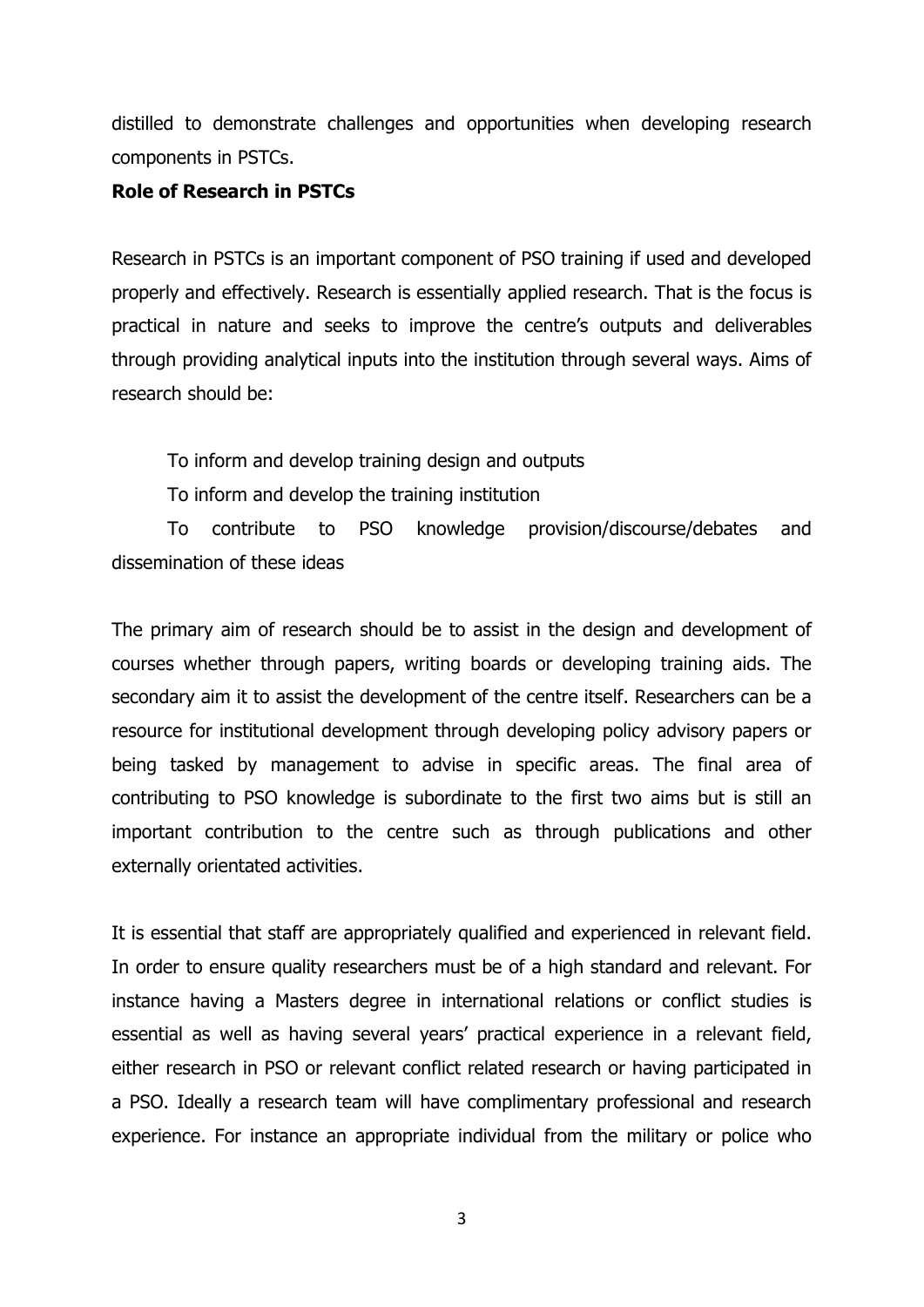has participated in a PSO could be suitable to complement civilian researchers, as long as they are capable of producing analytical research products.

The size of the research team is also a key issue. It is important to remember that research is subordinate to training, even if the researchers play a significant role in developing training. Other PSTCs prioritise size over quality and effect, instead of prioritising quality with an appropriately sized research component to meet the centre's requirement. This has not been lost on donors who have pulled funding for research on the basis of seeing a lack of effect. PSTCs should then begin with a smallish research team that targets the outputs of the centre. Two to four quality researchers can provide all the analytical inputs a training centre needs. The key is for researchers and the research department to work closely with the training department and management of the centre.

#### **Research Products**

Outputs and activities of research are in four broad areas: 1) papers, 2) training, 3) research trips and 4) external engagement. All of these areas must be targeted towards the development of training, the development of the institution and to contributing to general knowledge on PSO training. These research activities should be both demand led as well as research initiative based.

Demand led products are commissioned, requested and tasked by PSTC staff to inform on a specific issue. Ideally the majority of the papers produced are demand led in order to institutionalise an effective system of research that supports training and institutional development. Demand led research products will consolidate and develop inter-departmental and individual relationships as well as develop a system that utilises research effectively in delivering outputs.

Research initiative products are self-commissioned by the research department and should seek to provide analytical and research inputs into the centre in order to stimulate institutional thinking. These can include a range of papers, suggestions for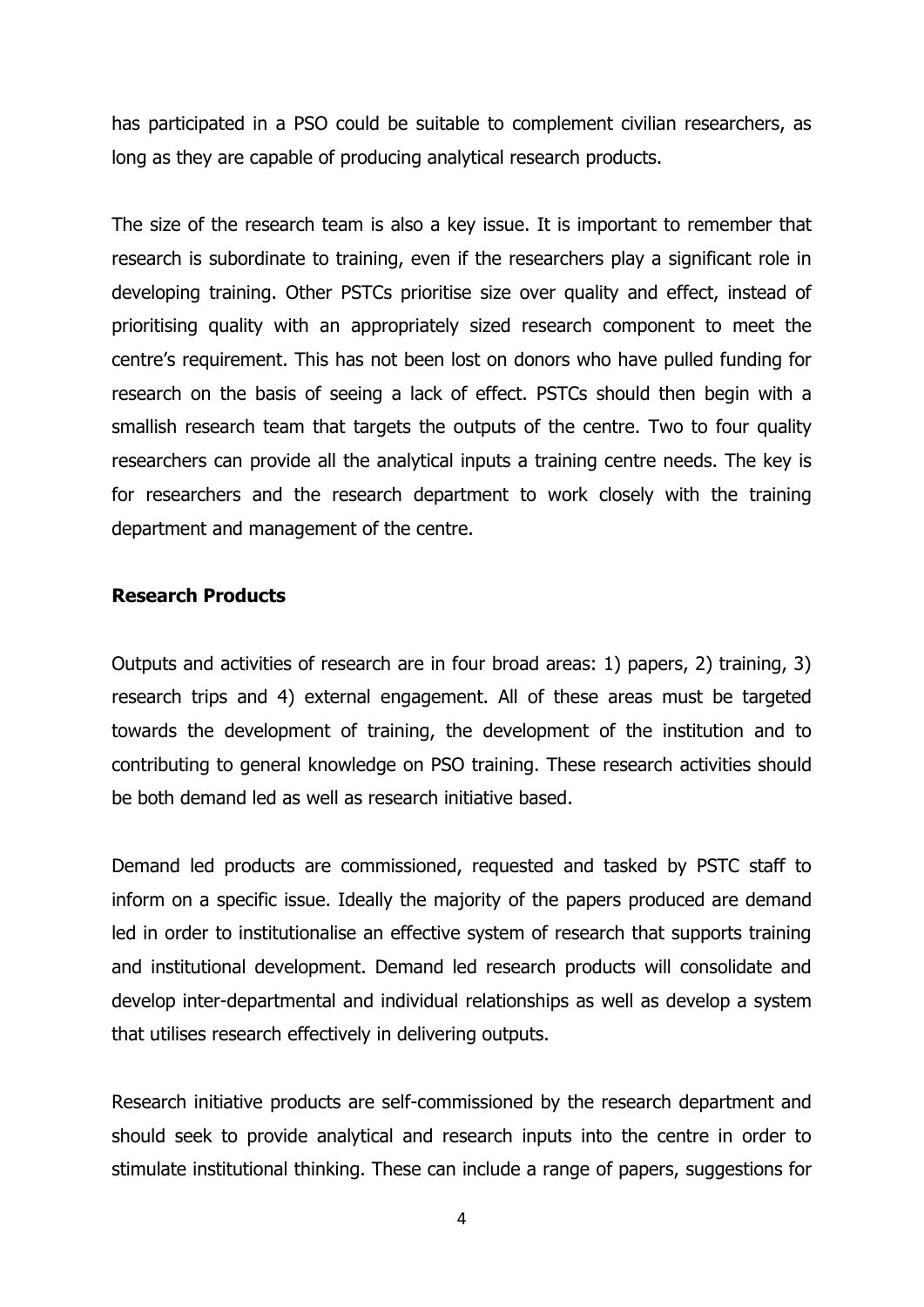training institutions, external engagement, emails, meetings and so on. The head of research should manage and direct the research department initiatives.

#### **Policy and research Papers**

Different typed of research and analytical papers are the core outputs of the research department. These include i) policy notes, ii) policy papers and iii) research papers.

Policy notes are perhaps the most useful research product. These papers should be of a concise nature and seek to stimulate and inform thinking and approach to delivering training and developing the institution. Policy notes should be regular products of around 5-10 pages that consist of punchy and policy relevant analysis that is easily and quickly digestible by decision makers in the centre with a selection of recommendations. These papers are for internal consumption only.

Policy papers are longer policy relevant documents that seek to inform on specific aspects of the centre such as training delivery or institutional development. These more lengthy documents should include data collection that seeks to inform the research/analytical findings. Partnering with other departments may be useful for these papers in order to ensure synergy and utility. Policy papers should be around 20-30 pages with an executive summary and recommendations. These papers can range from providing detail on how to develop the centre's internal strategy to developing case studies for training courses. The key is that these papers are practical and target an institutional need with suitable recommendations. These papers are for internal consumption only.

Research papers are more grounded in academic analysis, although should still retain a strong practical focus. These papers will seek to contribute to general knowledge on PSOs and peacebuilding while at the same time trying to influence and compliment other researchers and research organisations. These papers will also be a useful public relations tool for the centre. Research papers should be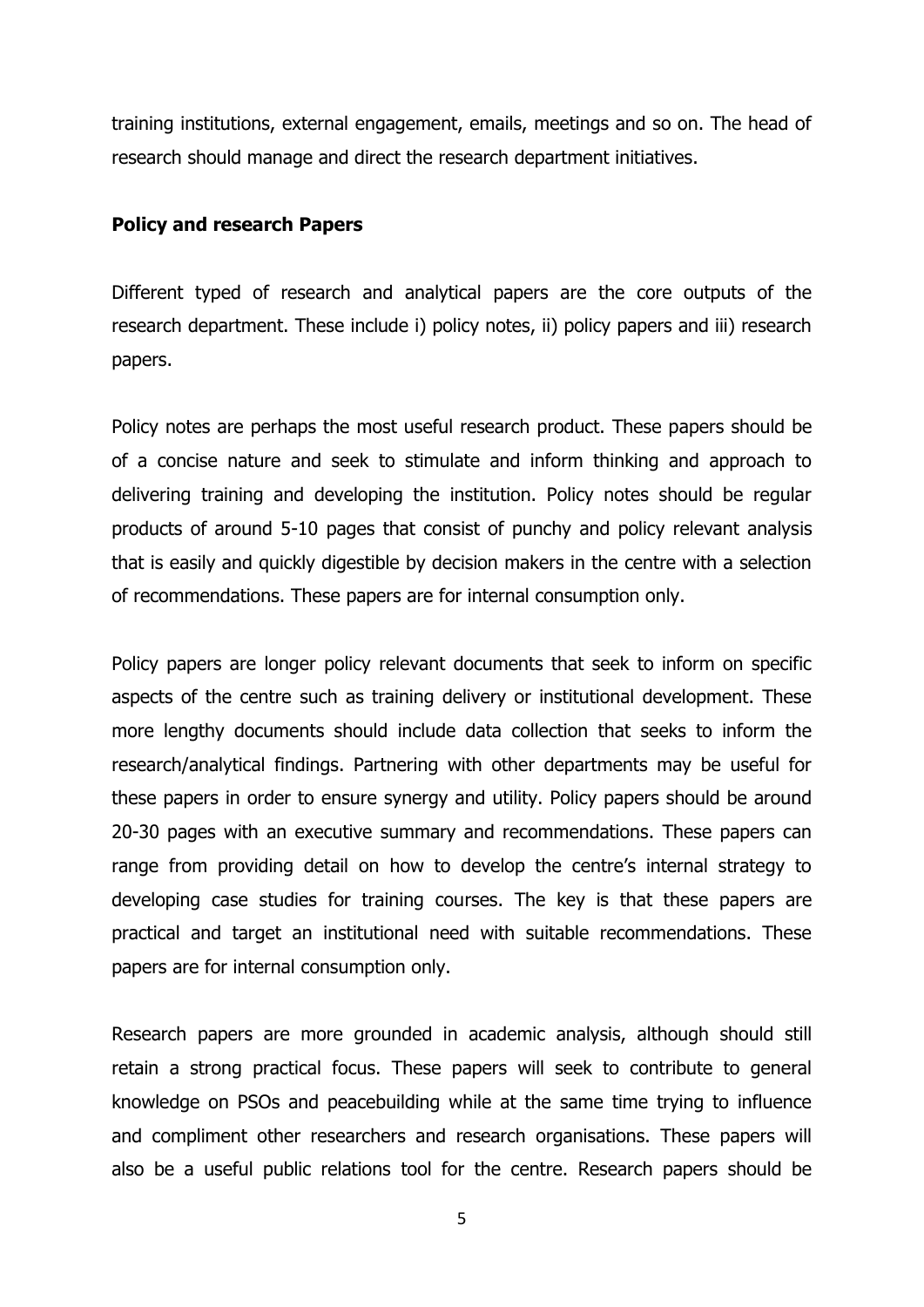around 5-8000 words and are for external consumption. Research papers should seek to be published in external outlets such as peer-reviewed journals.

### **Informing Training**

The Research Department should play an instrumental role in training design and delivery. It is key that training and research have a close and complimentary relationship. The research department can play an invaluable role by assisting training design, developing training aids and assisting in training delivery.

Researchers must be part of the training design process, along with other relevant individuals such as members of the training department and Subject Matter Experts (SMEs). Researchers can provide deep context and analysis for specific courses by participating on writing boards as well as developing course concept notes, course learning plans, course modules and so on. The key is to collaborate with other relevant departments and individuals; providing much needed inputs and a 'joined up' approach that incorporates as much expertise as possible.

Researchers can assist in developing training aids for specific courses based on detailed analysis, research and expertise. Developing case studies in support of specific courses is perhaps the most useful activity in this regard, and one that is yet to be adopted by other PSTCs. Researchers are extremely well placed to design case studies tailor made for courses.

For example the research department at RPA could produce case studies of protection activities from three different UN PSOs for a Protection of Civilians course or a detailed study of how justice reform has been approached in South Sudan by UNMISS for a SSR or Rule of Law Course. Developing case studies is a crucial part of PSO training and one that the research department is uniquely placed to perform. Case study design can also be the subject of the papers highlighted above.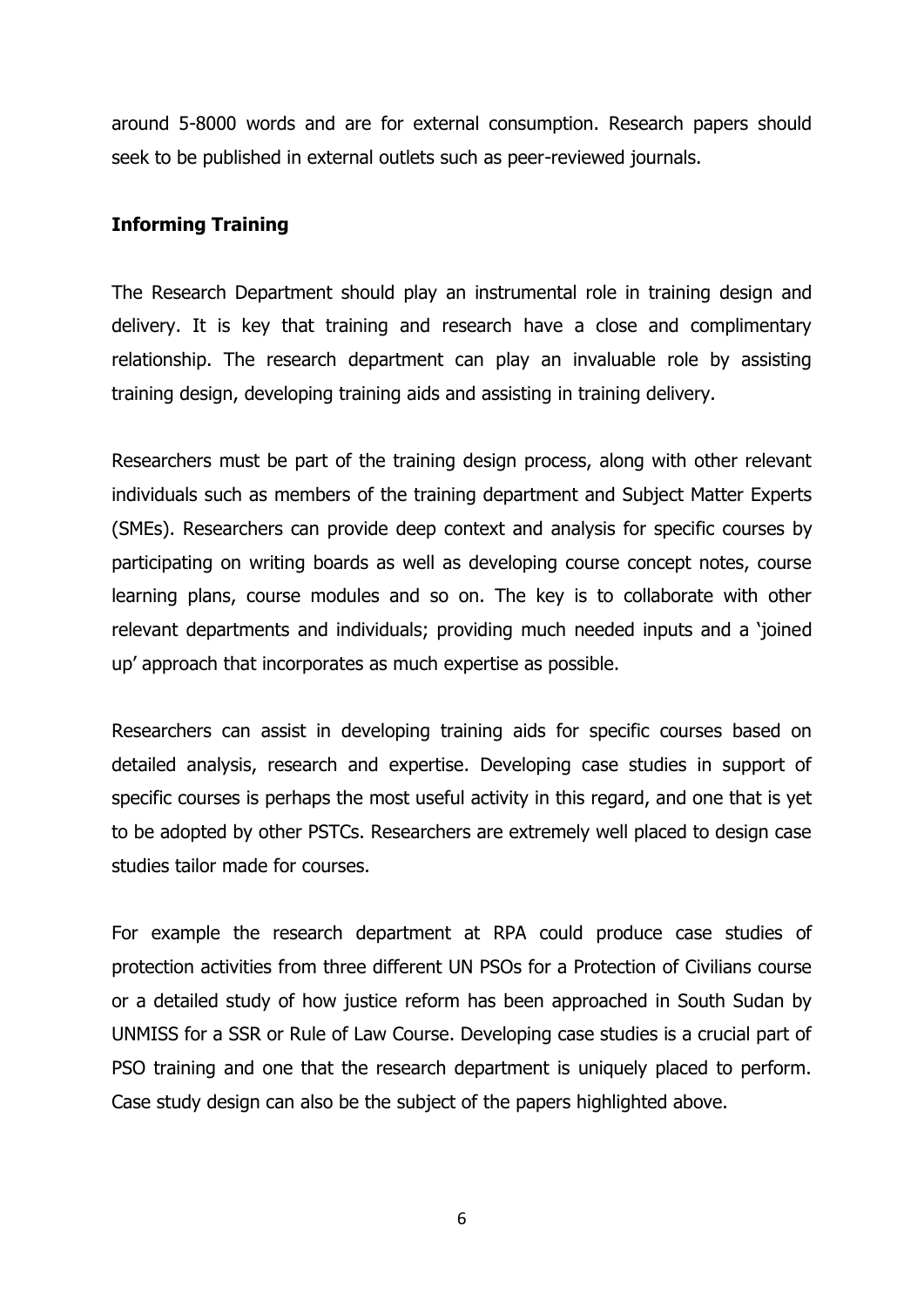Other training aids could include developing a training methodology, developing interactive scenarios or 'war gaming' and other practical modes of instruction.

#### **Research Trips**

Research trips are essential for developing analytical inputs and for building up the knowledge and expertise of individual researchers. Ideally an individual researcher should undertake at least two research trips a year. Priority is to undertake research in PSOs and peacebuilding missions in order to identify best practice and lessons from current conflict management and resolution initiatives but also challenges, opportunities and to develop analysis for papers and assisting training and institutional development. Trips should be utilised for maximum effect and should inform all research products and activities. It is essential that after each research visit a brief trip report summarising activities with a recommendations/action points section is produced (2-5 pages), in order to maximise utility. Other data collection sites should also include the African Union, other PSTCs and Troop, Police and Civilian Contributing Countries when relevant.

#### **External Engagement**

In addition to data collection researchers should participate in relevant international and regional conferences and workshops, along with other staff members. These fora are part of developing an institutional reputation but will also provide avenues for data collection for training, developing best practice and lessons learned as well as for institutional collaboration between PSTCs, with potential customers and donors and with other organisations such as the AU and APSA. Brief post conference reports (2-3 pages) should be produced that highlight key messages and action points.

As well as conferences researchers should provide the gateway between the outside analytical and academic world with the PSTC. These individuals should have an existing professional network that includes relevant research institutions and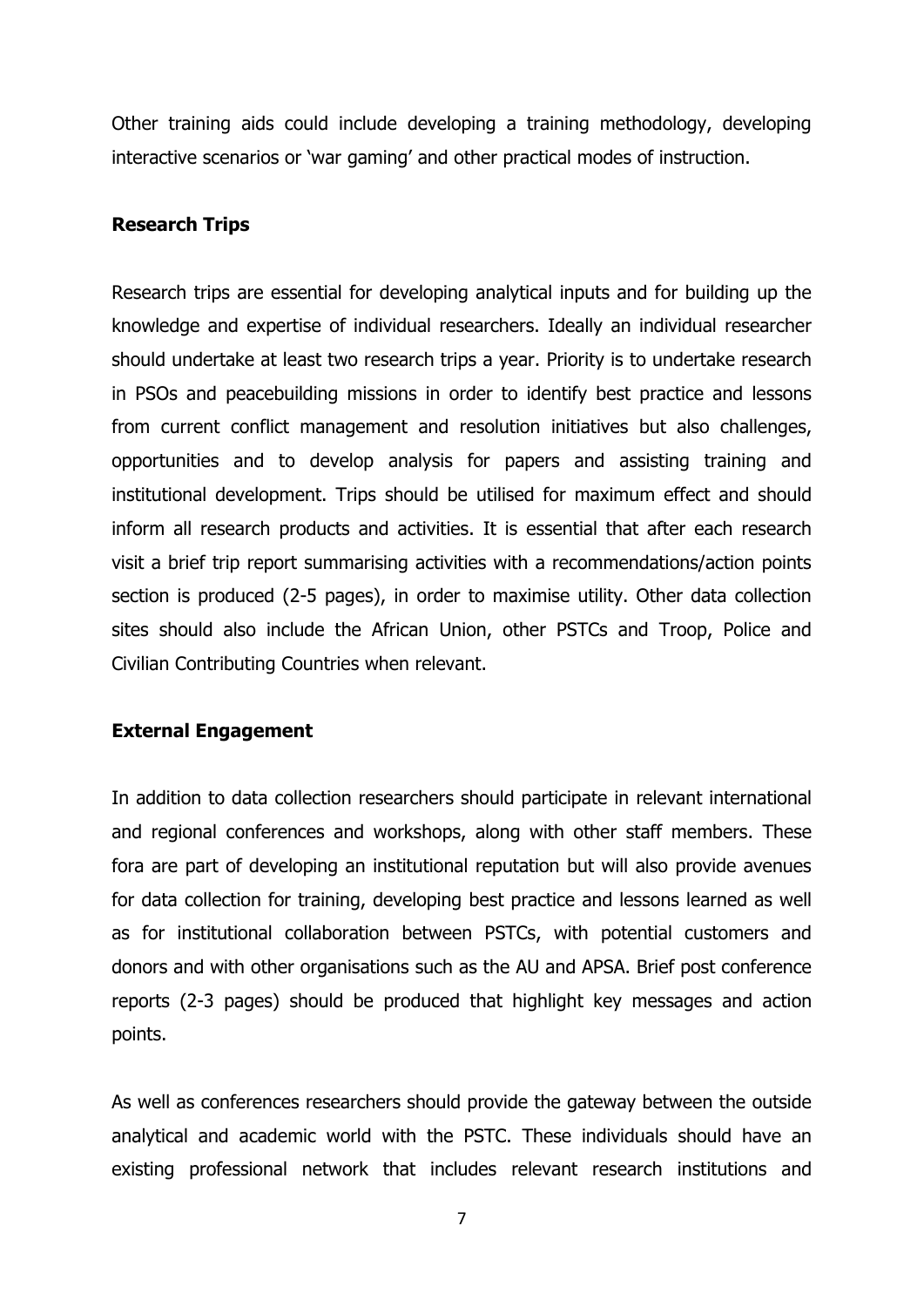individuals that should be built upon, in Africa but also in Europe, North America, Asia and Latin America. Organising meetings to share knowledge and for external outreach generally should be a core activity of researchers. Meetings are not just in the physical sense but can be conducted remotely by email and by video call, even if face-to-face meetings remain the most useful. After important meetings a brief email of what was discussed and with whom should be circulated to staff members. Follow up communication with the individual is crucial to cement relationships.

#### **Lessons from Research Departments in Ghana and Kenya**

#### Kofi Annan Peacekeeping Training Centre (KAIPTC) Ghana

KAIPTC is the most developed and institutionalised PSTC in Africa and the first to develop a research component. It has a large and partly autonomous research department called the Faculty of Academic Affairs and Research (FAAR). The research department was developed initially to feed into training when the KAIPTC was established in 2004. By 2009 a number of thematic areas were established for the research department covering different aspects of PSO and conflict management. In 2011 the department included academic programmes and was rebranded the FAAR.

The FAAR is split into two wings: a research wing and an academic wing. The research wing is split into a Peace Support Operations Programme, Conflict Management Programme and Peace and Security Studies Programme. Research products include monographs, occasional papers, policy briefs, reports and newsletters. Monographs are lengthy academic oriented papers of around 30-40 pages that seek to contribute to the discourse and debates around peacekeeping and conflict management. Occasional papers are shorter punchier papers of around 15-20 pages that discuss policy relevant issues around PSOs such as assessments of protection activities or police pre-deployment training. These papers seek to influence ECOWAS, AU and other policy makers on regional peace and security matters. Policy briefs are very short three page punchy briefs on a specific issue.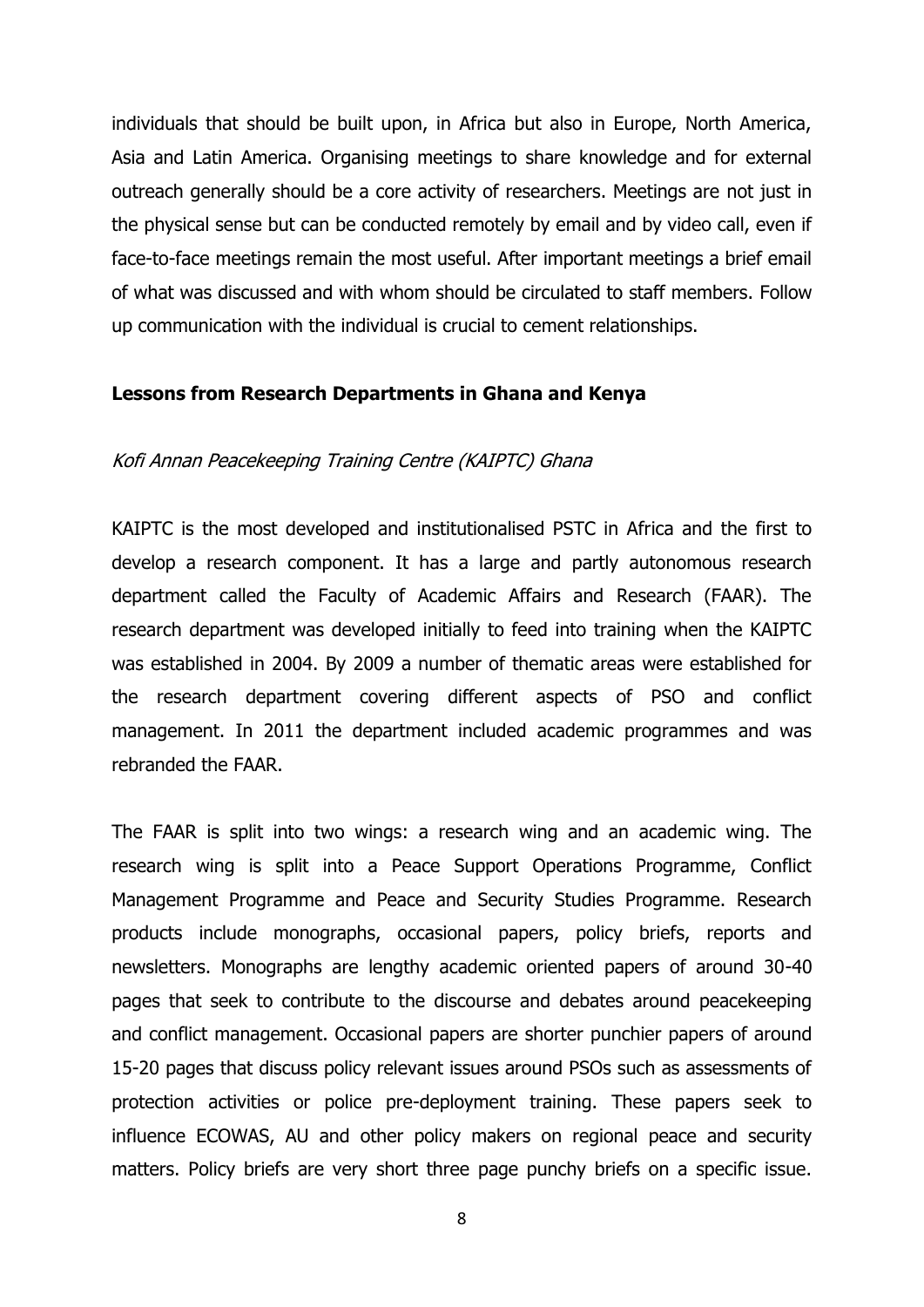Newsletters are quarterly products that consist of several articles from staff members that form part of KAIPTC's publicity.

The Academic wing is affiliated with the Ghana Institute of Management and Public Administration (GIMPA) and provides postgraduate degrees at Masters and PhD levels in issues of gender, conflict, peace and security. An academic Dean who is a Ghanaian Professor from GIMPA oversees the degree programmes supported by a large number of academic staff at the University.

Research staff are highly qualified and some have PhDs in relevant subjects. Others have picked up expertise 'on the job' and research products are of a reasonably high quality. There are around 3-5 researchers with who are managed by a longstanding and capable Director, Dr Kwesi Aning and deputy Director Dr Thomas Jaye; both have been widely published on peacekeeping issues, mainly through the KAIPTC.

Research products do contribute to on-going debates and analysis around peacekeeping, PSOs and peacebuilding. These products are well researched and the diversity of papers is useful in conveying key messages. However it seems unclear to what extent these products are read by policy and decision makers, certainly outside of Ghana and West Africa. Nor is it clear to what extent these papers effectively influence decision making. Most importantly there is no link whatsoever between research and training delivery which is a crucial shortcoming and an issue that detracts from the rationale of having a research department at all.

KAPITC and research has been overly ambitious and has never really achieved its initial goal of developing training through research. Instead KAIPTC has focussed on developing a think tank within a PSTC that is autonomous from training. It is important to note that it has taken around a decade from the Centre's inception to develop a functioning research department with respected products and an academic wing. The intent is to influence decision makers and to generate funds through academic programmes, although the extent to which research actually influences decision makers outside of KAIPTC is overstated and the quality of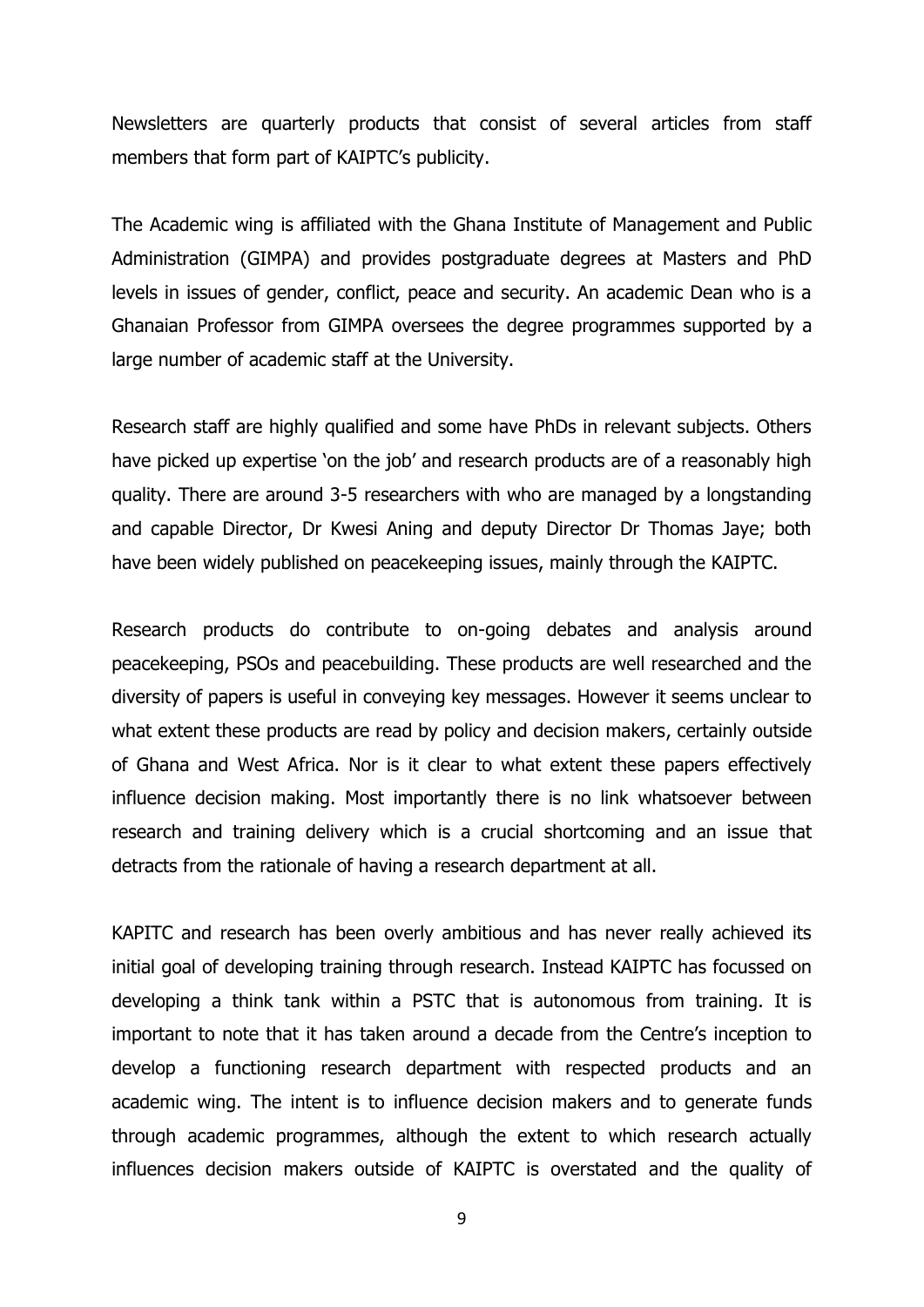academic programmes remains in its infancy compared to more established centres of learning such as universities and national military training centres.

Key Lessons:

Development of a large research and academic component can take 10 years Start from a small research department and expand when there is a need or requirement.

Staff need to be well qualified and produce quality Expansion and external focus can lose effect of research informing training and development.

Be cautious of expanding into overly ambitious areas

# **International Peace Support Training Centre (IPSTC)**

IPSTC in Kenya is perhaps the most developed PSTC in Eastern Africa. The IPSTC research department was developed simultaneously to the training wing from 2007 and was came into effect in 2008. The research department was rebranded the Peace and Security Research Department in 2009 and split into applied research and curriculum design sections. In 2015 construction of a large research building was completed comprising 4 floors of office space. The government of Japan is the only donor supporting research at IPSTC. The EU was a significant donor to the research department but they have pulled funding and support due to poor quality of research products and lack of a strategy. Plans exist at IPSTC to develop postgraduate programmes in conflict and gender studies.

The research department seeks to contribute the current debates around peacekeeping, inform the African Peace and Security Architecture, assist in developing training courses, institutionalise a system of training, and provide outreach to other training and research organisations. Research products include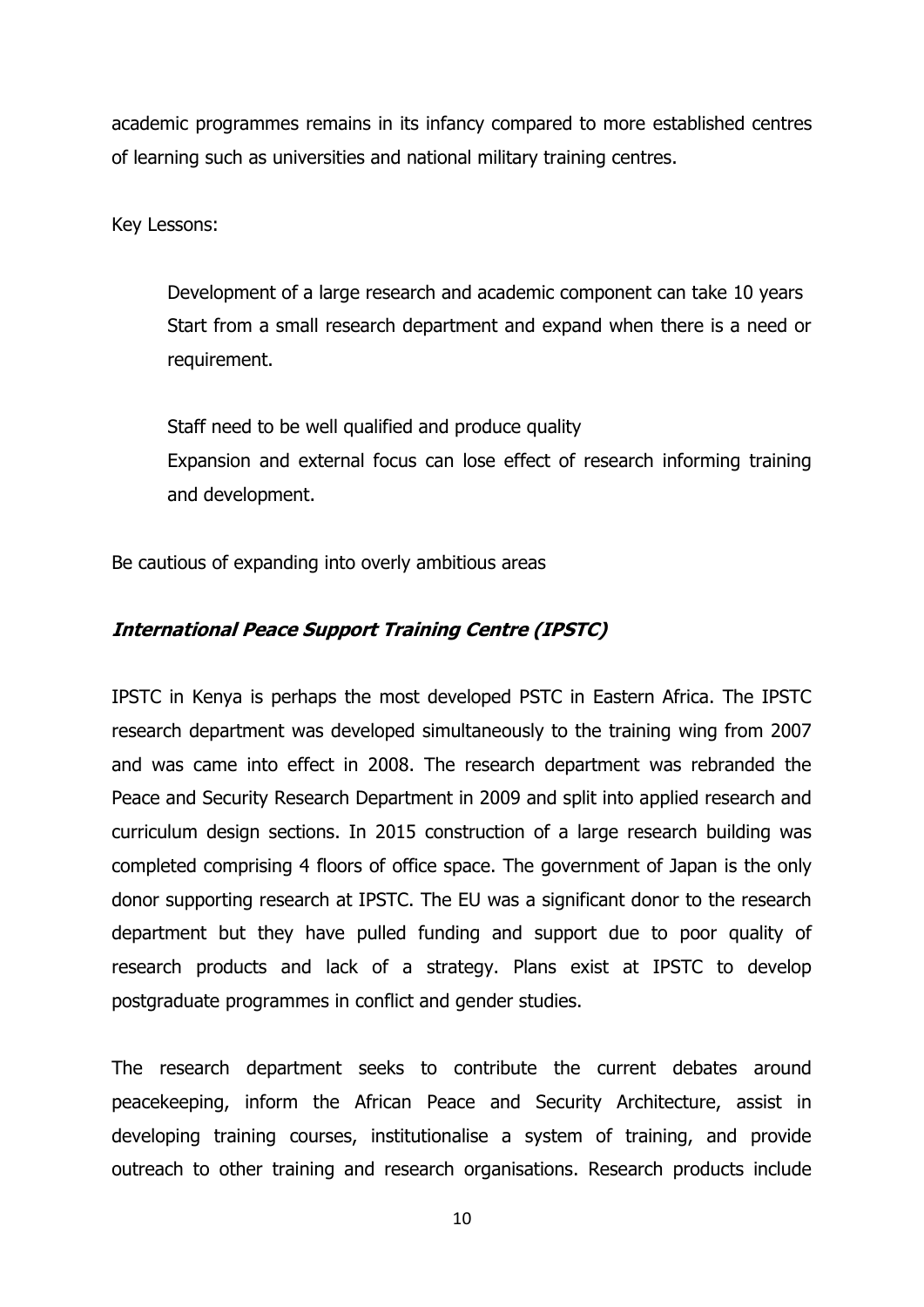newsletters, issues briefs and occasional papers. Newsletters showcase the centre and are on a quarterly basis consisting of small articles of IPSTC's activities. Occasional papers produced annually are lengthy (40 pages) and academic in nature with all papers having a literature review. Topics are extremely varied and cover all aspects of conflict from regional PSO issues to sub-national issues, mainly related to Kenya. Issue briefs are produced on a quarterly basis and are lengthy (20 pages). Furthermore these papers prioritise conceptual frameworks and contributing to academic debates.

Research products at IPSTC are generally of an extremely poor quality and neither contributes to debates and current thinking on PSO and conflict nor do they help to develop training. Few people read these products and when they do it is in a negative manner as the content is often of a very low quality. The EU has pulled funding for IPSTC's research department due to these issues. Part of the problem is the poor quality of staff. All staff members are completely unqualified for the job in hand and have never previously worked in a research or training capacity or in a PSO. The head of research is Colonel Kombo, a Navy officer who has only recently completed an undergraduate degree, a BA in conflict studies from Hekima College in Nairobi, which itself has an extremely poor reputation. Col Kombo is completely unqualified to be head of research and his position is turning donors away and calling the entire institution into disrepute. Other research staff members are also completely unqualified for their positions and are neither researchers nor academics, nor have any experience in analysing PSOs, peacebuilding or conflict management issues. The shortcomings in staff quality are clearly visible when reading research products.

Related to this is lack of a research strategy. Due to donor insistence research is central to everything that IPSTC does and yet fails to achieve any sort of analytical inputs into developing training at IPSTC. Researchers do not develop training aids or assist in training delivery and research products do not seek to inform training or institutional development. Essentially research is for research's sake with no effect from analysis whatsoever. Due to staffing and institutional strategy issues research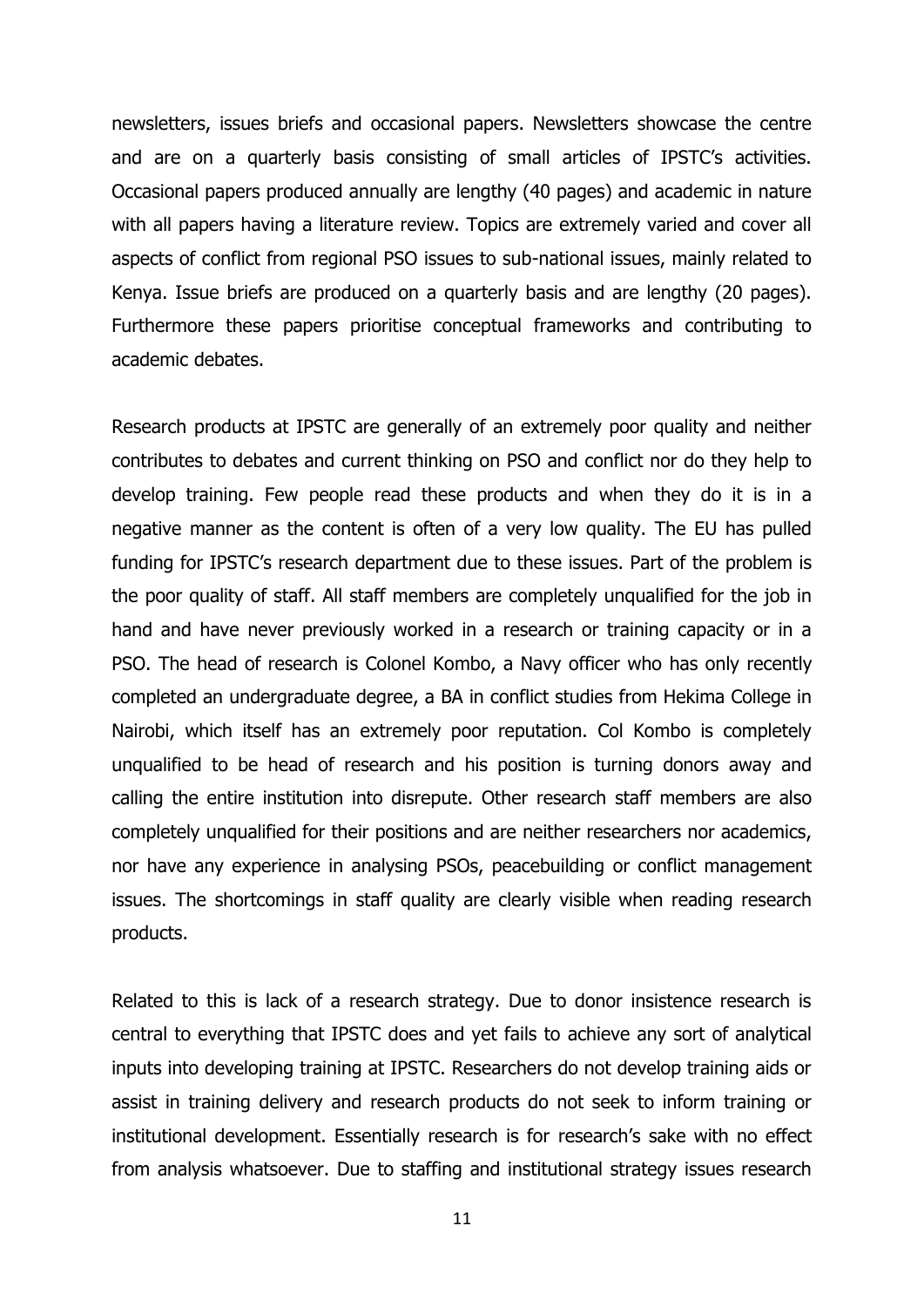products are of an extremely poor standard, there is no research strategy or direction and aims of research are not achieved. Donor fatigue has also set in after large amounts of aid money have been poured into IPSTC's research department with little to show for it except a big building.

Lessons from IPSTC:

- Need to have qualified and competent staff.
- Need to maintain quality, relevant and effective research products.
- Too conceptual, theoretical and academic research does meet the aim.
- Shorter more accurate and policy relevant papers are more useful than lengthy abstract articles.
- Donors will seek to dictate but will also quickly pull funding.
- Need to work with donors to ensure support is addressing institutional needs.
- Research needs to directly feed into training otherwise relevance is lost.

In looking at the development of both KAIPTC and IPSTC's respective Research Departments some broad lessons can be observed and learnt with a view to developing research capacity at RPA.

There is an opportunity to develop training and institutional development utilising research and analysis. PSTCs are perfectly positioned to pioneer peacekeeping research as well as be at the forefront of developing relevant and effective training packages, with research playing a key role in these issues.

There are significant partners and donors willing to fund and support Research Departments in PSTCs. Notably liberal minded states and multinational organisations and especially the Government of Japan and the European Union. However donors tend to dictate how their aid money is spent. Research is no different and donors may want to direct research activities further away from the Centre's core business. Furthermore donors will pull funding with very short notice if either their aims are not being met (as with IPSTC and the EU as in 2015) or if internal reasons such as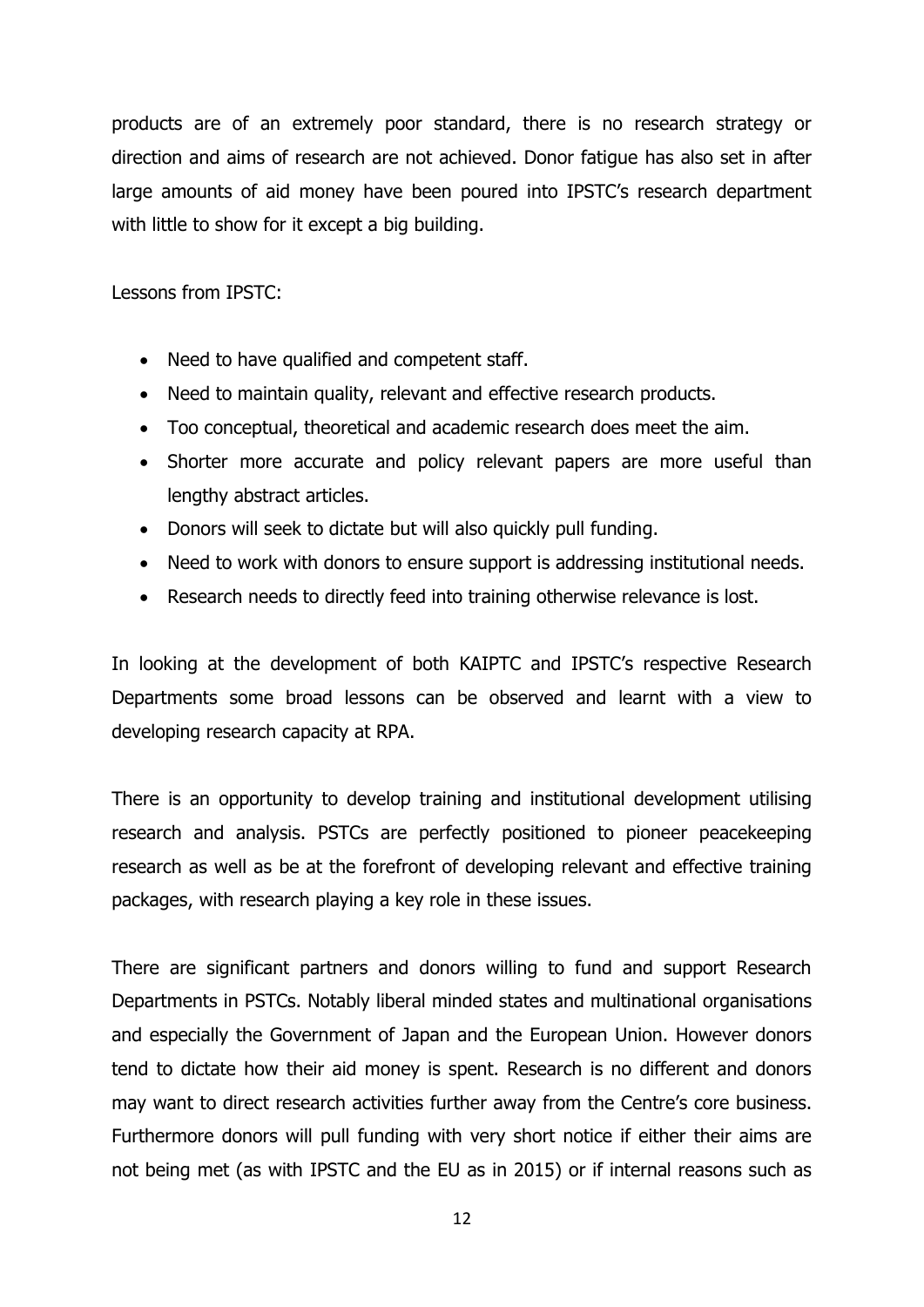budget restrictions (as with KAIPTC and the UK in 2009) mean aid money must be redirected elsewhere. It is essential then that the RPA secures funding from donors for research but are extremely clear about how the research money will be used. This is easily justified and it is likely that a frank conversation with donors about support on 'our terms' as well as constant dialogue and communication that will encourage partners to continue and expand support. The key is to demonstrate effect and utility of research in developing training and institutional development.

Qualified and experienced staff are essential. Researchers must have appropriate qualifications in a relevant field and several years experience of producing analysis and research. KAIPTC has quality staff which is reflected in the quality of research products. IPSTC does not have quality staff rendering research outputs almost useless.

A coherent and effective research strategy is essential. Both KAIPTC and IPSTC focus on external audiences and stakeholders. While it remains unclear to what extent these actors are influenced by research at KAIPTC and IPSTC the core outputs of the centre are far detached from research products calling into question the rationale for having a Research Department. Research at KAIPTC and at IPSTC does not help develop training. This is a significant shortcoming.

Related to the above point is that overly ambitious expansion of the research department can dilute and skew the role of research in PSTCs. At KAIPTC and IPSTC the research department has rapidly expanded to the extent of delivering academic programmes. These academic programmes are not of a high quality and are far lower down the rankings of academic excellence and rigour one would find at a good university or military college. However revenue is being generated by academic programmes. At the same time research is further detached from the training outputs of the PSTCs.

In part due to the desire of both KAIPTC and IPSTC to have large research departments research products themselves do not feed into training delivery.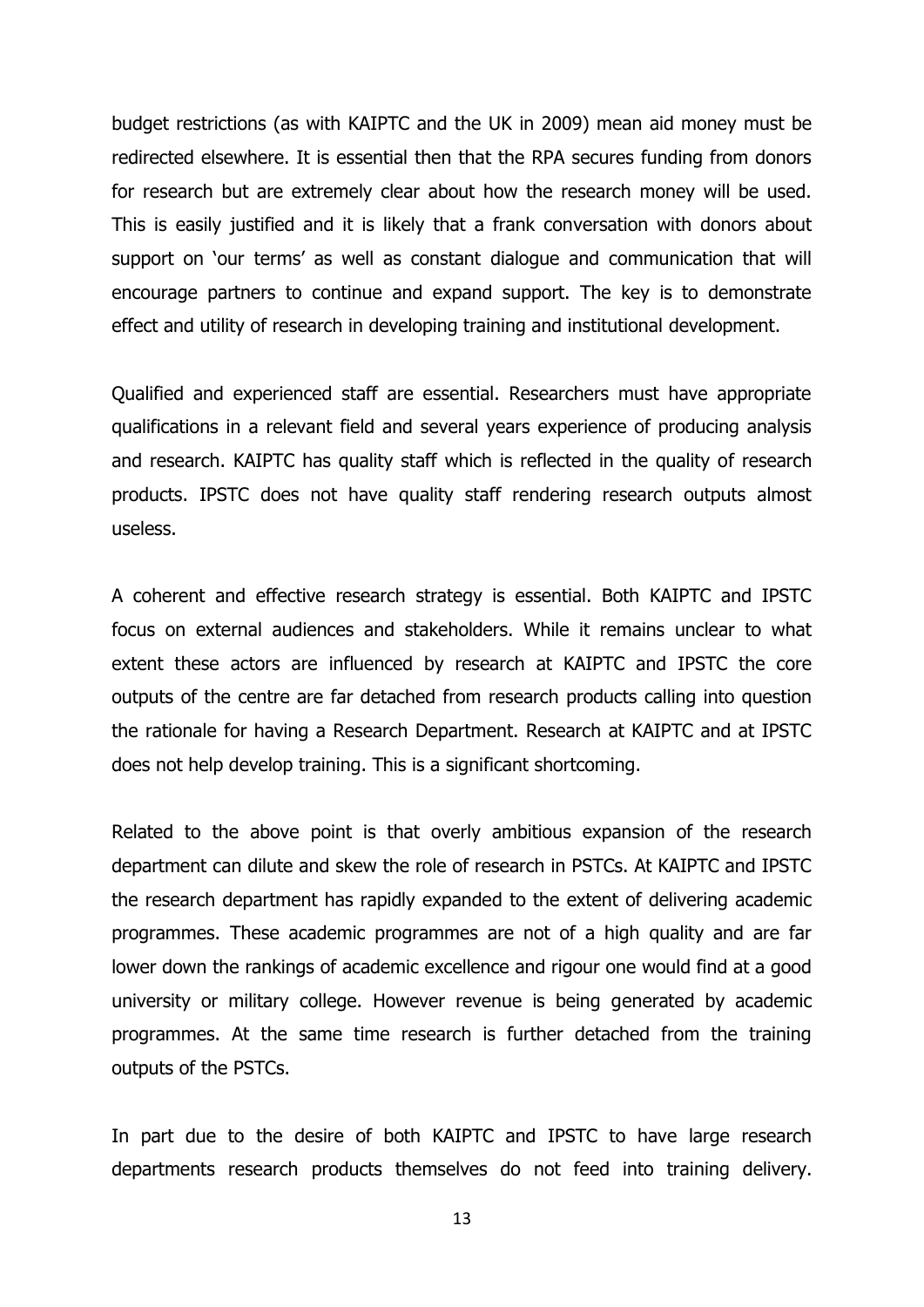Research products form the PSTCs in Kenya and Ghana tend to be lengthy more academically focussed papers that again speak to an external audience as opposed to meeting a requirement or need in order to develop training and the institution. These issues alone mean that many research products are never read and are therefore largely irrelevant for developing cutting edge PSO training.

# **Conclusions**

Research is a crucial component of PSO training if used and developed properly and effectively. The aims of research in PSTCs should be to:

- I. To inform and develop training design and outputs
- II. To inform and develop the training institution
- III. To contribute to PSO knowledge provision/discourse/debates and dissemination of these ideas

The primary aim of research should be to assist in the design and development of courses whether through papers, writing boards or developing training aids. The secondary aim it to assist the development of the centre itself. Researchers can be a resource for institutional development through developing policy advisory papers or being tasked by management to advise in specific areas. The final area of contributing to PSO knowledge is subordinate to the first two aims but is still an important contribution to the centre such as through publications and other externally orientated activities.

It is essential that staff are appropriately qualified and experienced in relevant field. In order to ensure quality researchers must be of a high standard and relevant.

It is important to remember that research is subordinate to training, even if the researchers play a significant role in developing training. PSTCs should then begin with a smallish research team that targets the outputs of the centre. Two to four quality researchers can provide all the analytical inputs a training centre needs. The